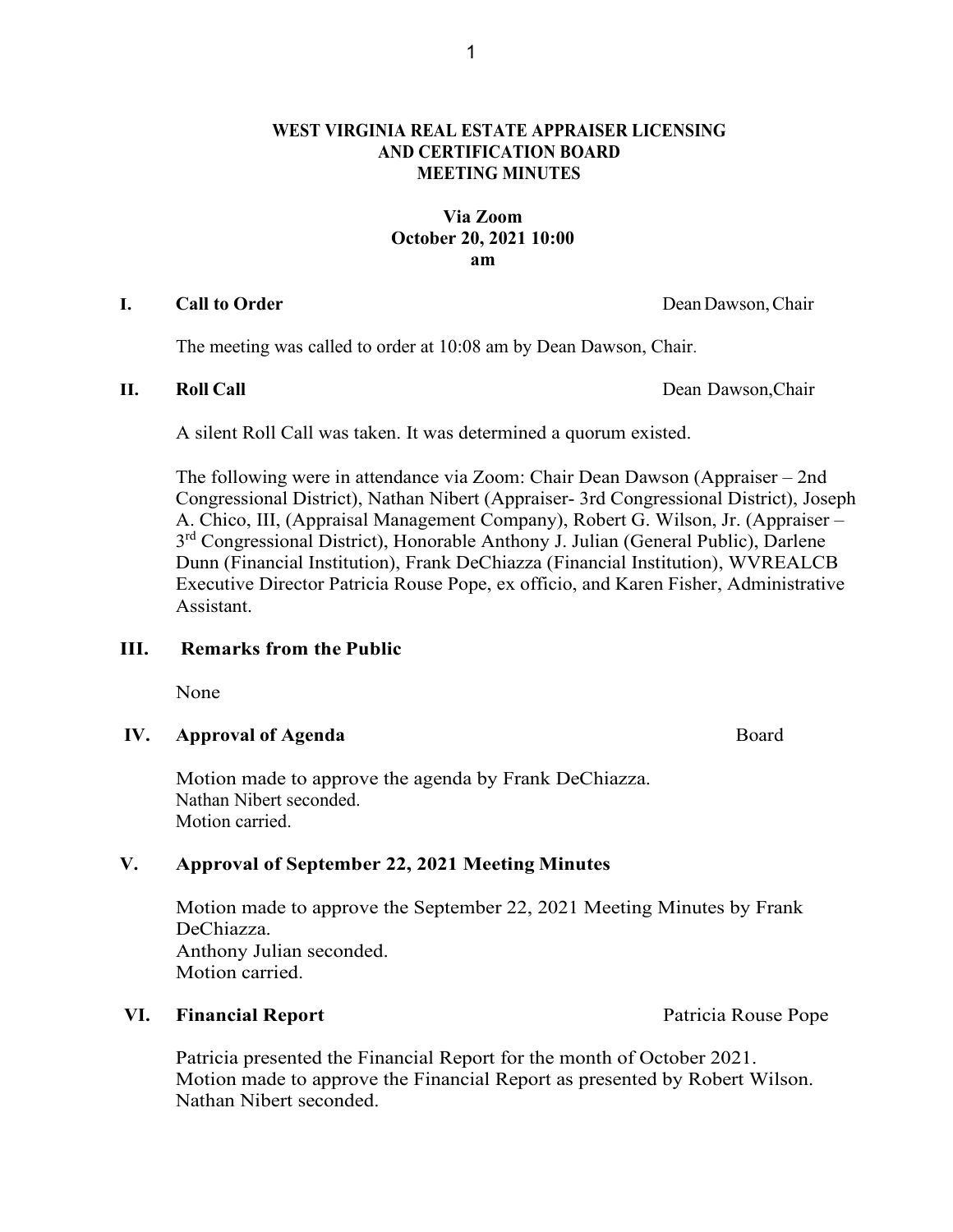Motion approved.

## **VII. Executive Director's Report Patricia Rouse Pope**

Patricia called the Board's attention the following:

- 1. Update regarding 2021-22 Appraiser and Apprentice Renewals As of the beginning of this week, 692 appraisers (327 CG; 238 CR; and 127 LR) and 160 apprentices have been renewed. Eight are pending due to issues with the application.
- 2. Update regarding PERD

Performance Evaluation and Research Division (PERD) director John Sylvia, and PERD staffers Brandon Burton and Brooke Christian met with Dean Dawson and Patricia Pope at the Board office on Thursday, October  $7<sup>th</sup>$ . A copy of the Board's response letter to PERD's finding was included in the documents sent for the Board meeting. Brandon said our response will be added to the end of PERD's letter to the legislature.

We now must wait and see if the matter will be on the November interim agenda.

3. PAREA Update

The latest Practical Applications of Real Estate Appraisal (PAREA) update from The Appraisal Foundation (TAF), dated 10.12.21, was sent to each Board member that day and was included in this meeting's documents. It was brought to your attention at last month's board meeting and is a continued agenda item for future discussions and considerations. ICYMI, highlights of the update include:

- TAF created "Pathway to Success" Grant to assist non-profit organizations in the development of a PAREA program. The grant requires the program be available within two calendar years, among other requisites. Appraisal Institute was awarded the grant in collaboration with the National Society of RE Appraisers (NSREA).
- Twenty states have adopted PAREA into law.
- The AQB has received five PAREA concept submissions from organizations intending to develop a PAREA program.

# 4. 2022-2023 USPAP Edition

The manual is now available for purchase from TAF in print and digital. By signing a license agreement, the Board will be charged only \$30 per copy distributed. Using our latest figure of renewed appraisers and apprentices of  $692 \times 30 = $20,760$ .

Patricia respectfully asked the Board to make a motion to approve the purchase and distribution of the latest USPAP edition to all WV-licensees and apprentices. Please clarify if the Board wishes to limit distribution to in-state resident appraisers, as was the case in 2020, or if it wishes the distribute the new edition to all licensed and certified appraisers and permitted apprentices.

Patricia will send a blast email to licensees and apprentices announcing the Board will

2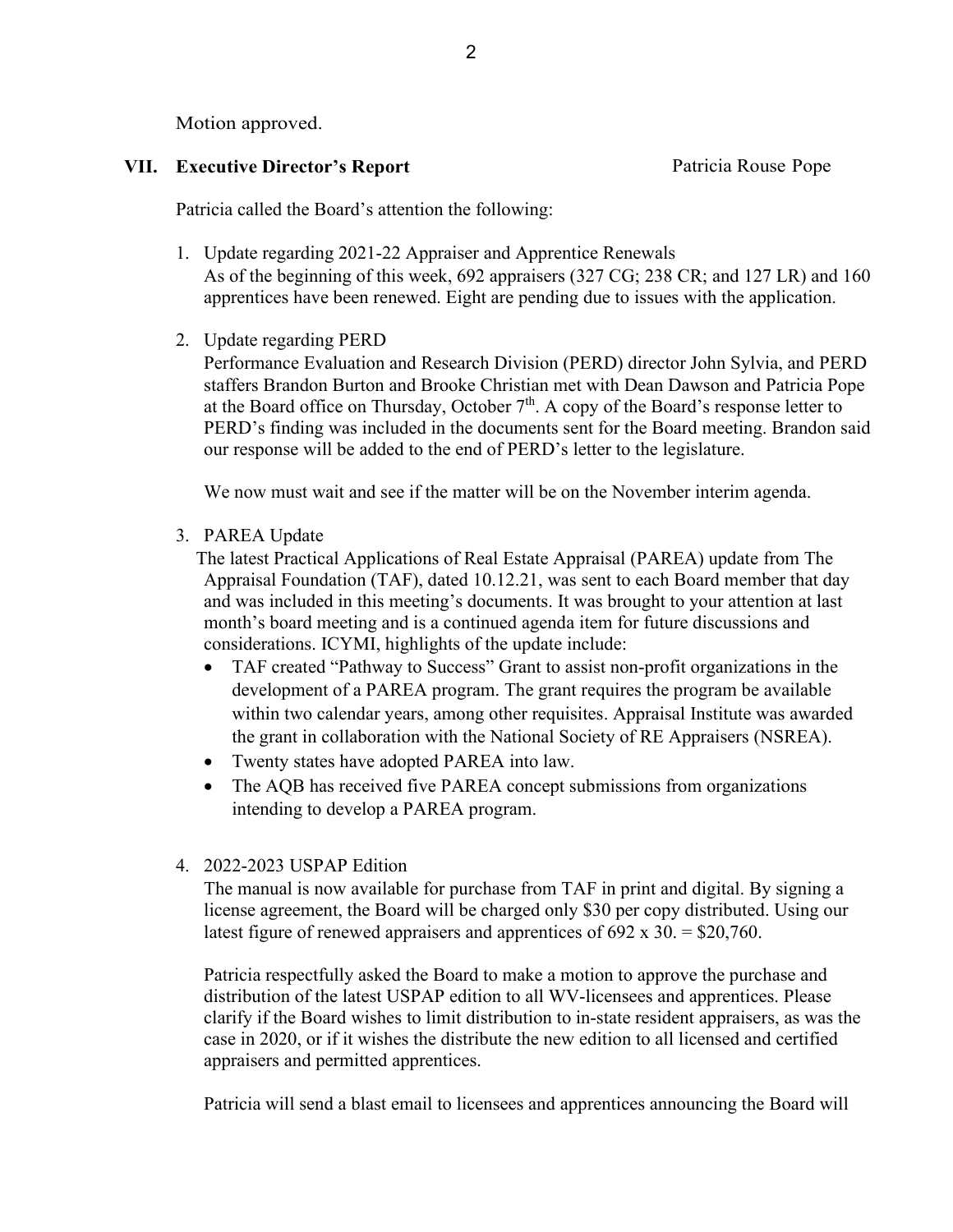provide each a copy, unless the Board wants it distributed on a request-only basis.

Motion to approve providing electronic copies of the 2022-2023 USPAP edition to all WV-licensed or certified appraisers and WV-permitted apprentices by request only was made and unanimously approved by the Board.

5. Redistricting of WV Congressional Districts The WV legislature is currently in special session to redistrict the three US Congressional districts into two districts, following the conclusion of the latest census. It appears that the state will be divided into north and south districts.

Chapter 30, Article 38 Code provides for a maximum of two representatives on the Board from each congressional district. If the pending two districts are approved, it leaves one representative, Rachel Phillips, in the 1<sup>st</sup> Congressional District, and three, Dean, Nathan, and Tyke, in the second.

This issue is brought to the Board's attention to consider changing the code during this coming legislative session, if it sees fit to do so.

6. Annual Auditor's Training

All Board members should have received the announcement from Nancy Pennington regarding the Annual Auditor's Training. If you haven't, Patricia will forward it to you.

Per Code, Board members must attend the training at least once during their current term.

This year, there will not be an in-person or live streaming option. Materials will be presented to be viewed at your convenience. However, the required annual seminar attendance will be strictly verified *via online* registration and confirmation of receipt of handout materials by email, once they are ready for distribution.

You must register by November  $3<sup>rd</sup>$ , but no date has been established yet as to when the materials will be available. They expect to go back to in-person training next year.

## **VIII. Legal Counsel Report**

None.

## **IX. Committee Reports & Recommendations**

#### **A. Standards Dean Dawson**

Report of Recommendations of 10.14.2021 Meeting:

New Complaint(s) None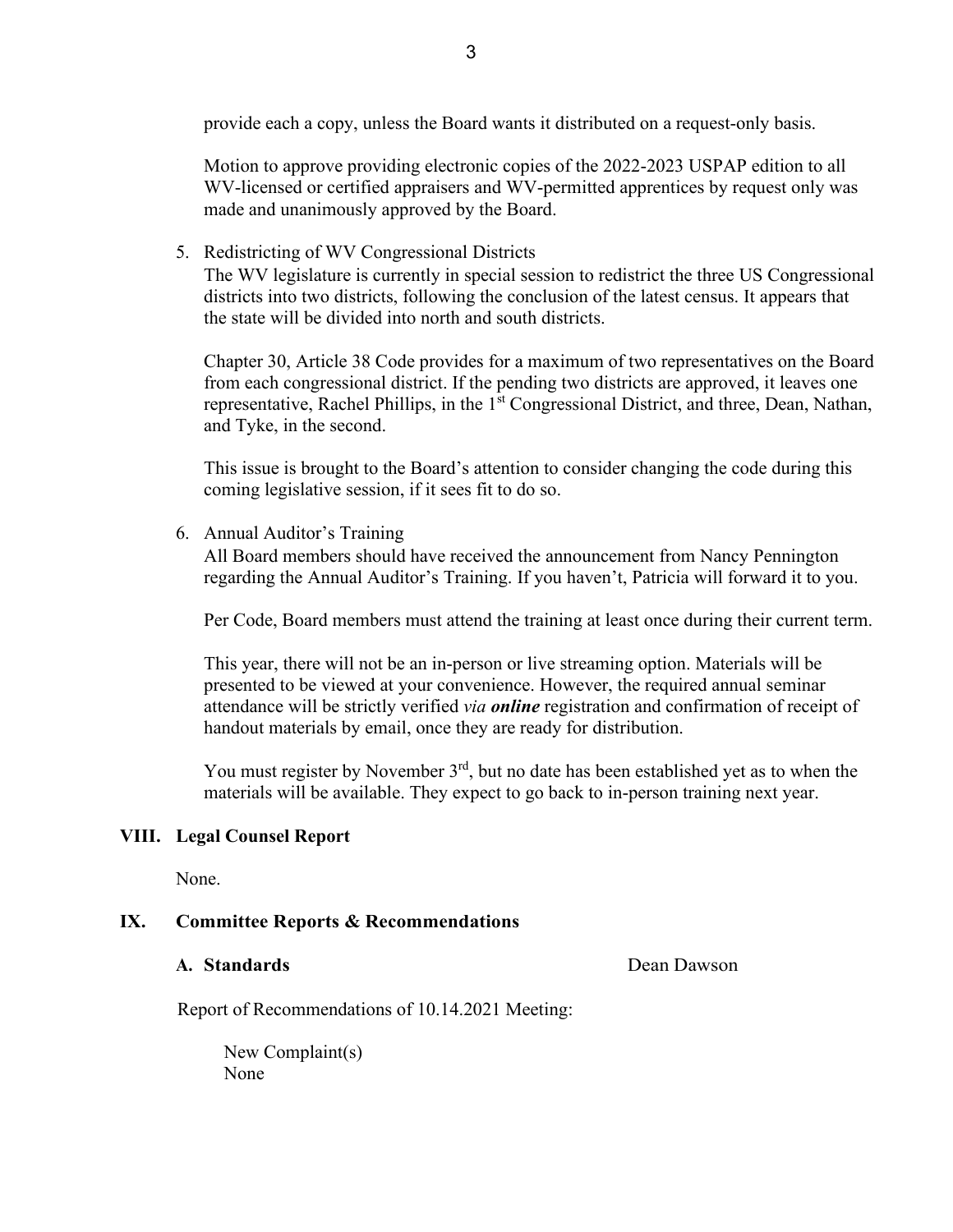New Allegation(s)

A21-011 – Elevated to Complaint

- A21-012 Dismissed
- A21-013 Dismissed
- A21-014 Continued

Pending Allegation(s)

None

Pending complaint(s)

- a. S20-001-C
- b. S20-002-C
- c. S20-006-C Hearing Scheduled on 1.10.2022
- d. S20-010-C
- e. S20-012-C
- f. S20-013-C
- g. S20-014-C Consent Decree terms met. Matter concluded.
- h. S21-001-C
- i.  $S21-002-C$  Being sent to outside reviewer
- j. S21-003-C
- k. S21-004-C
- l. S21-005-C
- m. S21-006-C
- n. S21-007-C
- o. Hybrid-related Appraisal

Motion made to accept the Standards Committee recommendations as presented by Dean Dawson.

Joe Chico seconded. Motion carried

#### **B. Upgrades** Nathan Nibert, Chair

Report of recommendations of 10.14.2021 Meeting:

- a. U21-033-S Denied
- b. U21-034-S Denied
- c. U21-035-S Approved (Nathan Nibert recused)
- d. U21-032-L Approved
- e. U21-031-G Approved
- f. U21-020-L Approved
- g. U21-024-S Denied
- h. U21-026-L Continued
- i. U21-021-S Continued

Motion made to accept the Upgrades Committee recommendation by Nathan Nibert. Anthony Julian seconded. Motion carried.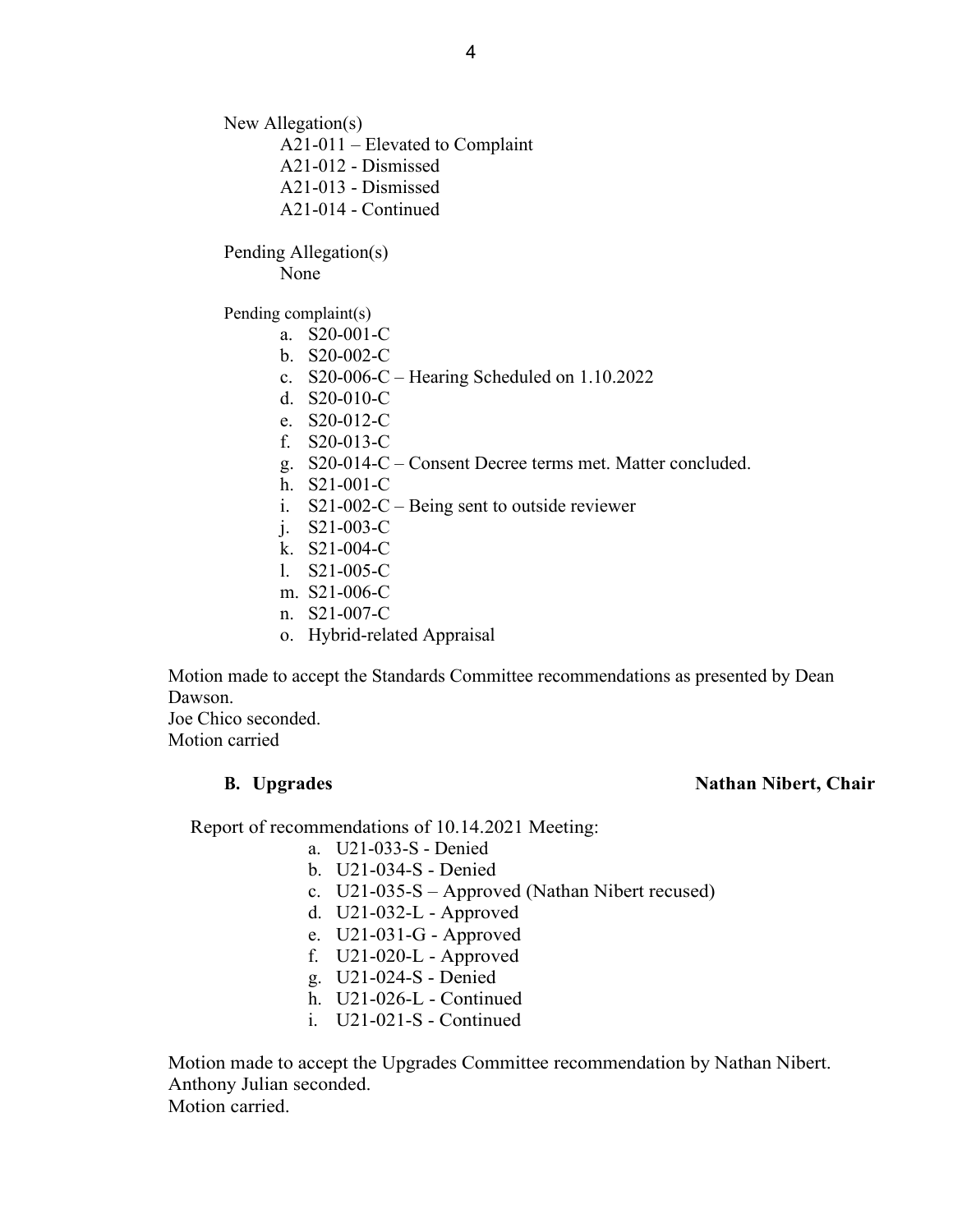## **C. Education Board**

Consideration of Approval of Education Courses for QE or CE.

- a. ASFMRA 2021 Annual Conference Day 1 (for 6 hrs. CE) Denied
- b. ASFMRA Rapid Fire Case Studies (for 5 hrs. CE) Approved
- c. ASFMRA Timberland Valuation for Foresters & Rural Appraisers (for 12 hrs. CE) – Approved
- d. McKissock WV Appraisal Law 9 (for 3 hrs. CE) Continued for review by outside counsel

Motion made to approve each recommendation by Dean Dawson. Joseph Chico seconded. Motion carried.

## **X. Open Business**

- A. Consideration of Practical Applications of Real Estate Appraisal (PAREA) Continued
- B. Consideration of WVOT Website Issues & Researching Other Vendors Continued.
- C. Consideration of AMC/Appraisal Continued.
- D. Consideration of Zoom Protocol Continued.
- E. Consideration of In Person Meetings Continued due to on-going COVID-19 concerns.
- F. Consideration of McCune Matter Continued.

#### **XI. New Business**

A. Presentation by CE Brokers, Catherine Como, Account Executive – Board will consider the matter and research other continuing education brokers.

## **XII. Remarks from the Board**

None

#### **XIII. Adjournment**

Motion to made to adjourn by Dean Dawson. Nathan Nibert seconded. Motion carried.

The Board meeting was adjourned at 12:16 pm.

Upcoming Meetings/Events:

- WVREALCB meeting November 17, 2021
- Standards & Upgrades Committee meeting November 10, 2021